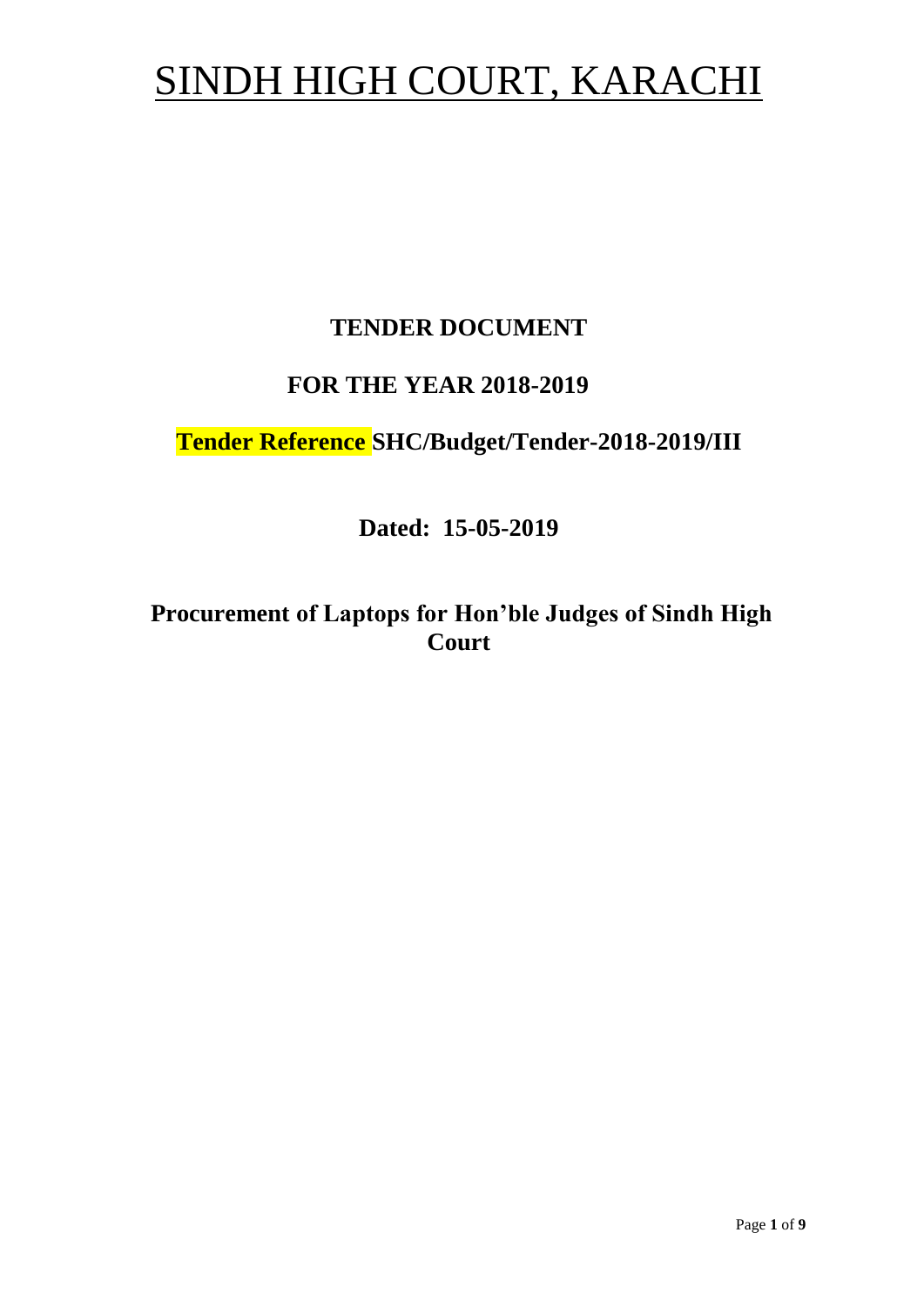## **Contents**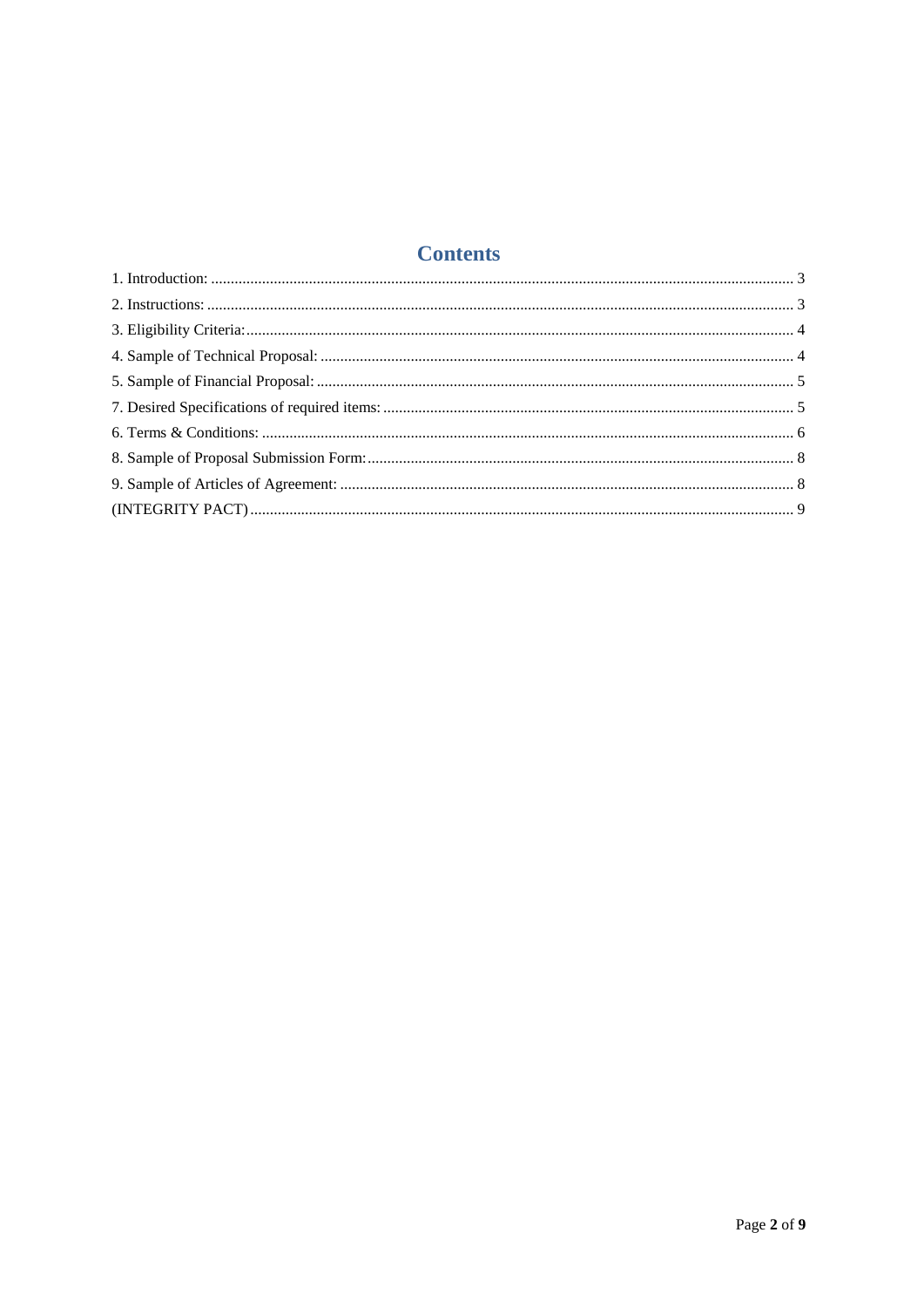## <span id="page-2-1"></span><span id="page-2-0"></span>**1. Introduction:**

#### Dear Tenderer:

The **SINDH HIGH COURT (SHC)** is the highest judicial institution of the province of [Sindh.](https://en.wikipedia.org/wiki/Sindh) We are interested to *purchase five (05) laptops for Hon'ble Judges of Sindh High Court,* as per specifications mentioned in tender document, from authorized Tier-I or equivalent partners.

#### **2. Instructions:**

.

- (a) The Sindh High Court, Karachi (SHC) expects that aspirant service provider should furnish copies of all the required documents to ensure a transparent and genuine presentation.
- (b) Kindly do not leave any column/item blank. If you need more space please attach a paper & clearly mention item/column name or number etc. that referred the column/item of the Tender Form.
- (c) Tender document which includes full details of items and other terms & conditions may be downloaded free of cost from [www.sindhhighcourt.gov.pk](http://www.sindhhighcourt.gov.pk/) and [www.spprasindh.gov.pk.](http://www.spprasindh.gov.pk/)
- (d) The last date to submit the Tender Document, separate technical  $\&$  financial proposals along with relevant documents in sealed envelopes is **31st May, 2019.** in the Office of the Director General (Finance & Accounts), Sindh High Court, Karachi, as reflected in NIT.
- (e) **The technical proposals will be opened on the same day** in the presence of representatives who may care to attend as reflected in NIT.
- (f) Date and time of opening of **financial proposals** will be uploaded on the official websites of Sindh High Court.
- (g) **Bid Security of 2% of total amount** will be deposited along with Tender Document in shape of PAY ORDER / DEMAND DRAFT/ BANK GUARANTEE in the name of Registrar, Sindh High Court, Karachi.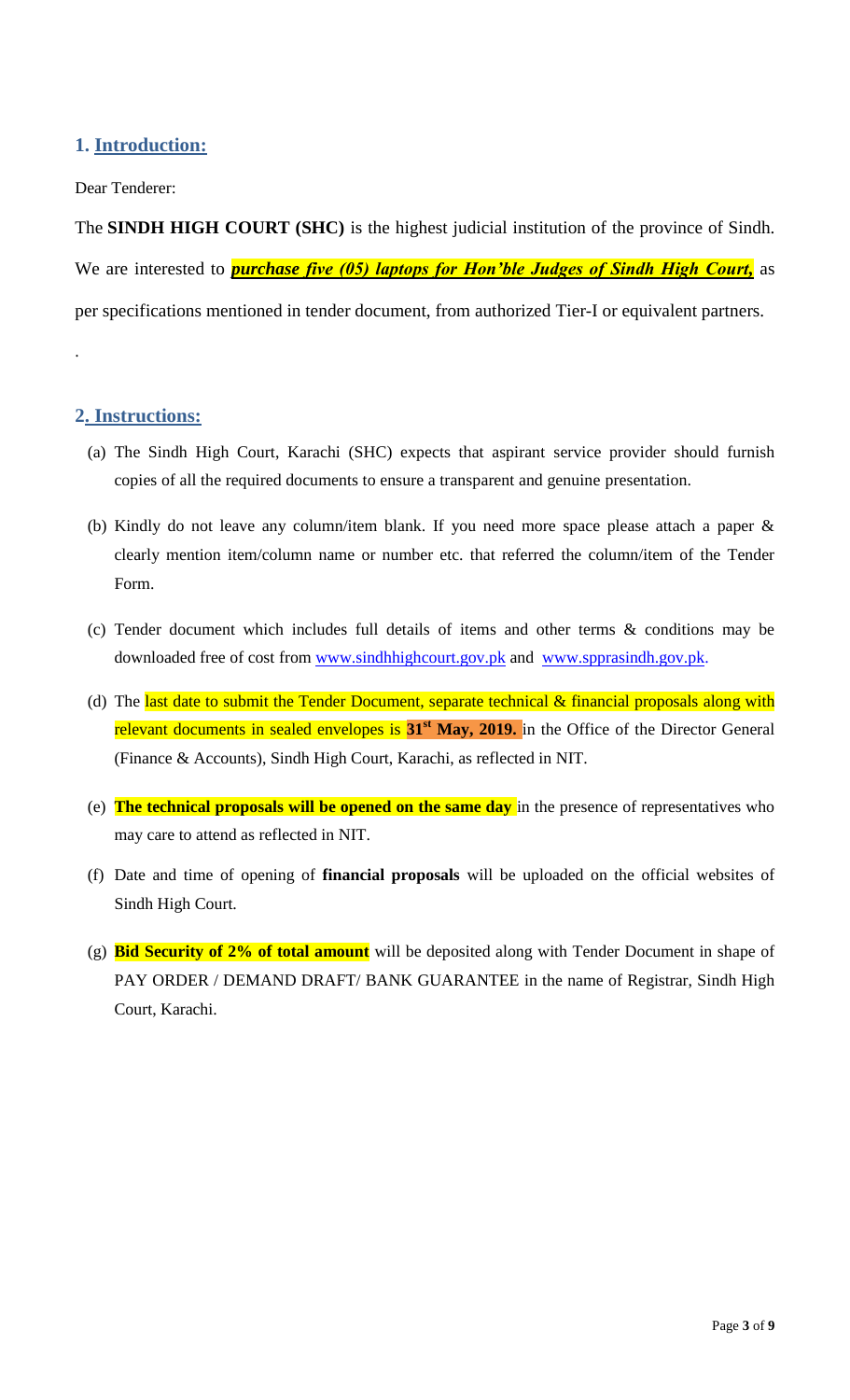## <span id="page-3-0"></span>**3. Eligibility Criteria:**

Following documents must be furnished in separate envelop before the opening of Technical Proposal.

| S.No.          | <b>Eligibility Criteria</b>                                                                                                                                                    | Requirement |
|----------------|--------------------------------------------------------------------------------------------------------------------------------------------------------------------------------|-------------|
| $\mathbf{1}$   | Profile of company/ firm along with copies of relevant documents                                                                                                               | Mandatory   |
| $\overline{2}$ | Copies of relevant Tax Registration Certificates.                                                                                                                              | Mandatory   |
| 3              | Copies of at least three (03) Purchase Orders of similar nature during the<br>last three years along with Completion Certificates/ delivery challan for<br>the work completed. | Mandatory   |
| $\overline{4}$ | Undertaking on judicial stamp paper that firm has never been blacklisted<br>by any government semi government, autonomous and stated owned<br>organization.                    | Mandatory   |
| 5              | Total Financial turnover of at least 5 million during the last three years.<br>(financial statement or bank statement or both are required)                                    | Mandatory   |
| 6              | Authorized<br>Proof<br>of<br><b>TIER-I</b><br>equivalent<br>partner.<br><b>or</b><br>(Certificate or MAL etc).                                                                 | Mandatory   |

It is undertaken that all the above mentioned documents have been provided in the sequence as mentioned above. It is fully understood that in case of non-compliance of eligibility criteria, our technical proposal will not be evaluated and no liability would be incur against High Court of Sindh for rejection of tender.

<span id="page-3-1"></span>

| <b>Name</b>        |  |
|--------------------|--|
|                    |  |
| <b>Designation</b> |  |
|                    |  |
| <b>Signature</b>   |  |
| <b>Stamp</b>       |  |
|                    |  |

#### **4. Sample of Technical Proposal:**

- 1. Technical Proposal must include complete technical specifications.
- 2. Please attach brochure along with technical proposal.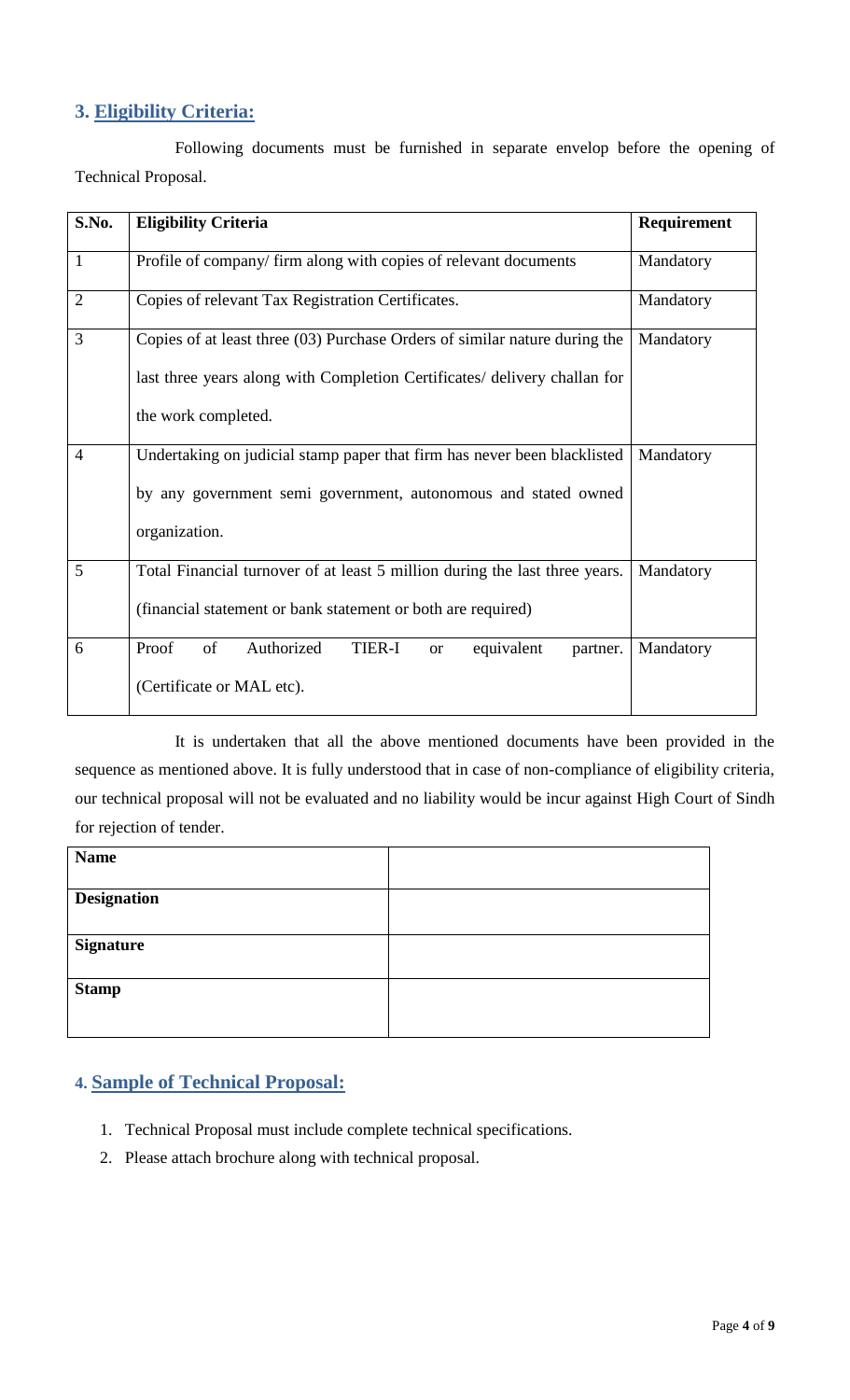## <span id="page-4-0"></span>**5. Sample of Financial Proposal:**

- 1. Financial proposal should be sealed in separate envelope.
- 2. Rates should be mentioned in both figures & words.
- 3. Financial Proposal must be submitted on letter head of company/supplier.
- 4. This is only format of Financial Proposal. Kindly do not write anything in the box below.

<span id="page-4-1"></span>

| To be printed on the letter head of firm/supplier. |  |
|----------------------------------------------------|--|
| Unit Price (Rs)                                    |  |
|                                                    |  |
|                                                    |  |
|                                                    |  |
|                                                    |  |
|                                                    |  |

All government taxes will be applicable as per rules.

#### **Stamp & Signature**

#### **7. Desired Specifications of required items:**

**Branded Business Series Laptops from Authorized TIER-I or equivalent:** Business Series Laptop, Core i, 7-8<sup>th</sup> or latest Generation, 8 GB RAM, 1 TB HDD, DVD, R/W, **15.6'' Pre-installed Licensed Window 10 Pro, Good Quality branded Laptop Bag, 3 years warranty (with parts and labour on site)**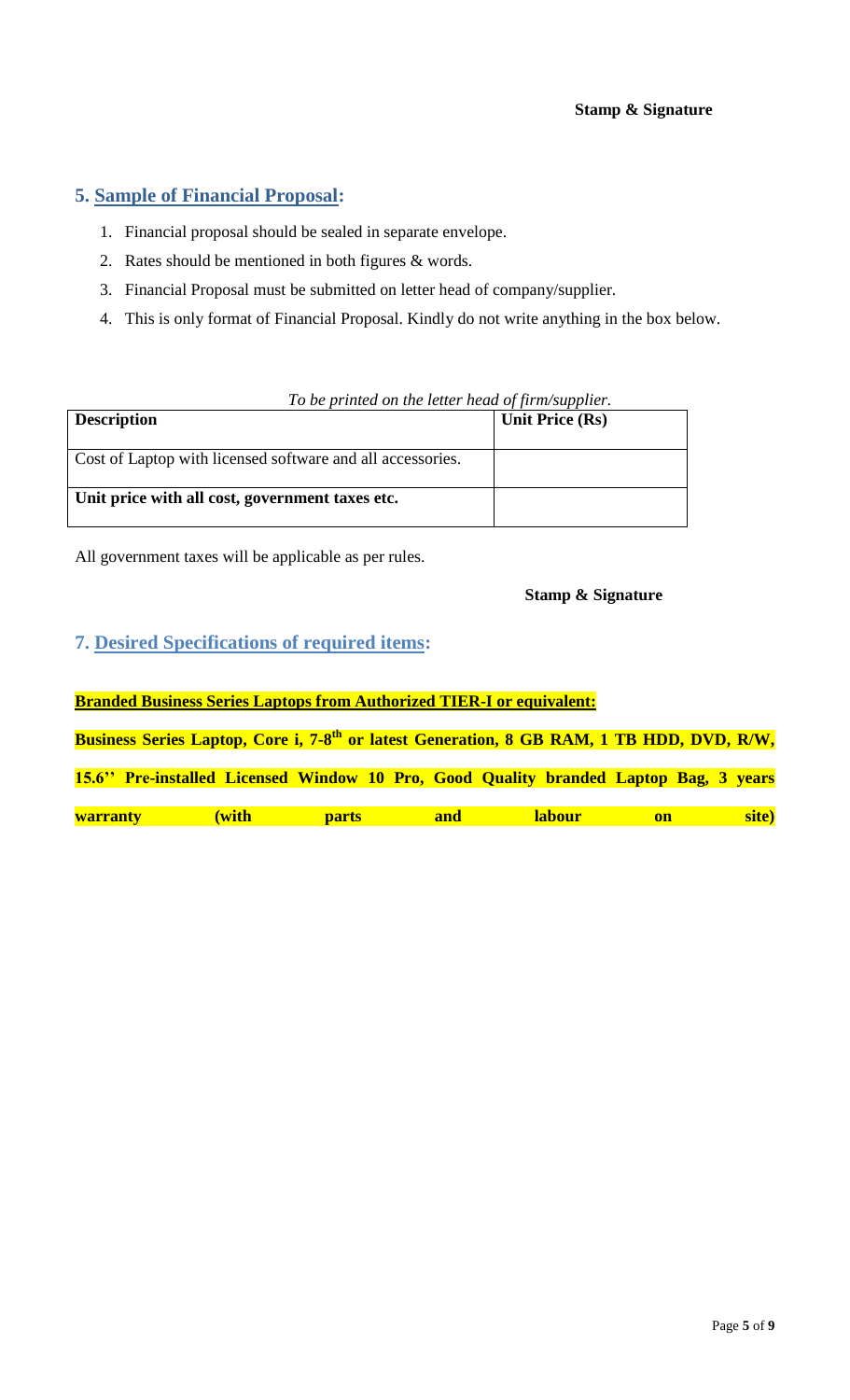#### <span id="page-5-0"></span>**6. Terms & Conditions:**

- 1. Tender document which includes full details of items and other terms & conditions can be downloaded free of cost from [www.sindhhighcourt.gov.pk](http://www.sindhhighcourt.gov.pk/) and [www.spprasindh.gov.pk.](http://www.spprasindh.gov.pk/)
- 2. Single Stage-Two Envelope method will be adopted for bidding process as per rules.
- 3. Company Profile along with relevant documents be attached with this document.
- 4. Bid(s) shall be in Pak rupees only. All government taxes will be applicable as per rules.
- 5. The bidder should quote its rates clearly, in the Financial Proposal in both figures and words.
- 6. No advance payment shall be made against the supply of items mentioned in this bidding document.
- 7. Delivery shall be made at I.T Department, High Court of Sindh, Karachi after consultation with Director I.T.
- 8. Sindh High Court reserves the rights to cancel the tender, accept or reject any tender as per rules.
- 9. The contract shall be terminated in case of violation of terms and conditions by the contractors.
- 10. All bids must be accompanied by an earnest money/ security of 2% of total cost. The bid security of unsuccessful bidder will be released by SHC after award of work or after expiry of bid validity period as per rules whereas the bid security money of successful bidder will be released after supplying of items/ submission of performance security.
- 11.In case of any difference or dispute arises between the parties, the same shall be dealt with as per rules.
- 12.All rules, regulations and policies will be governed in accordance to the SPPRA.
- 13.General Sales Tax will be paid on applicable items only by the company/firm/agency.
- 14. The contractor/ supplier will be liable for any mistakes in calculation of price/ rate and amount and shall be liable to suffer the loss arises at any stage of contract, due to mistakes in calculation or tax rates.
- 15.All Government taxes (including Income tax and stamp duty), levies and charges will be charged as per applicable rates / Work Order.
- 16. The contractor shall pay all the cost for preparation of legal documents of contract.
- 17.SSPRA Rules will be followed for all other terms and conditions not specified/ mentioned/ ambiguous in this tender document. Kindly read SPPRA Rules for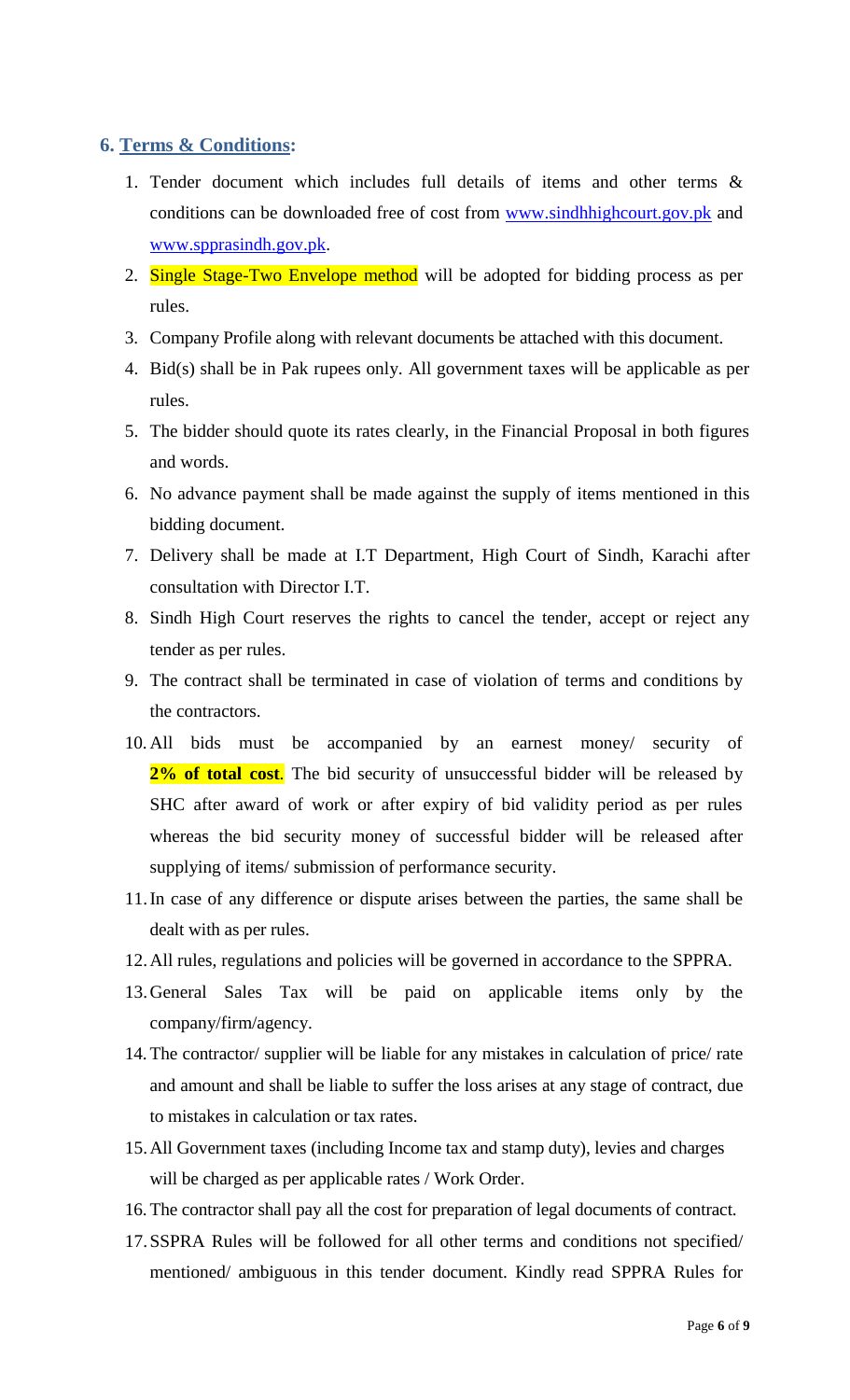further details.

It is hereby certified that the terms and conditions have been read, agreed upon and signed.

All fields are mandatory. Kindly do not leave any field blank.

| M/s.                              |  |
|-----------------------------------|--|
| <b>Year of Establishment</b>      |  |
|                                   |  |
| <b>Name of contact Person</b>     |  |
| <b>Address</b>                    |  |
| <b>Sales Tax Registration No.</b> |  |
| <b>National Tax No.</b>           |  |
| Mobile No.                        |  |
| <b>Telephone No.</b>              |  |
| Fax No.                           |  |
| E-mail                            |  |

**Stamp & Signature**

 $\mathbf{r}$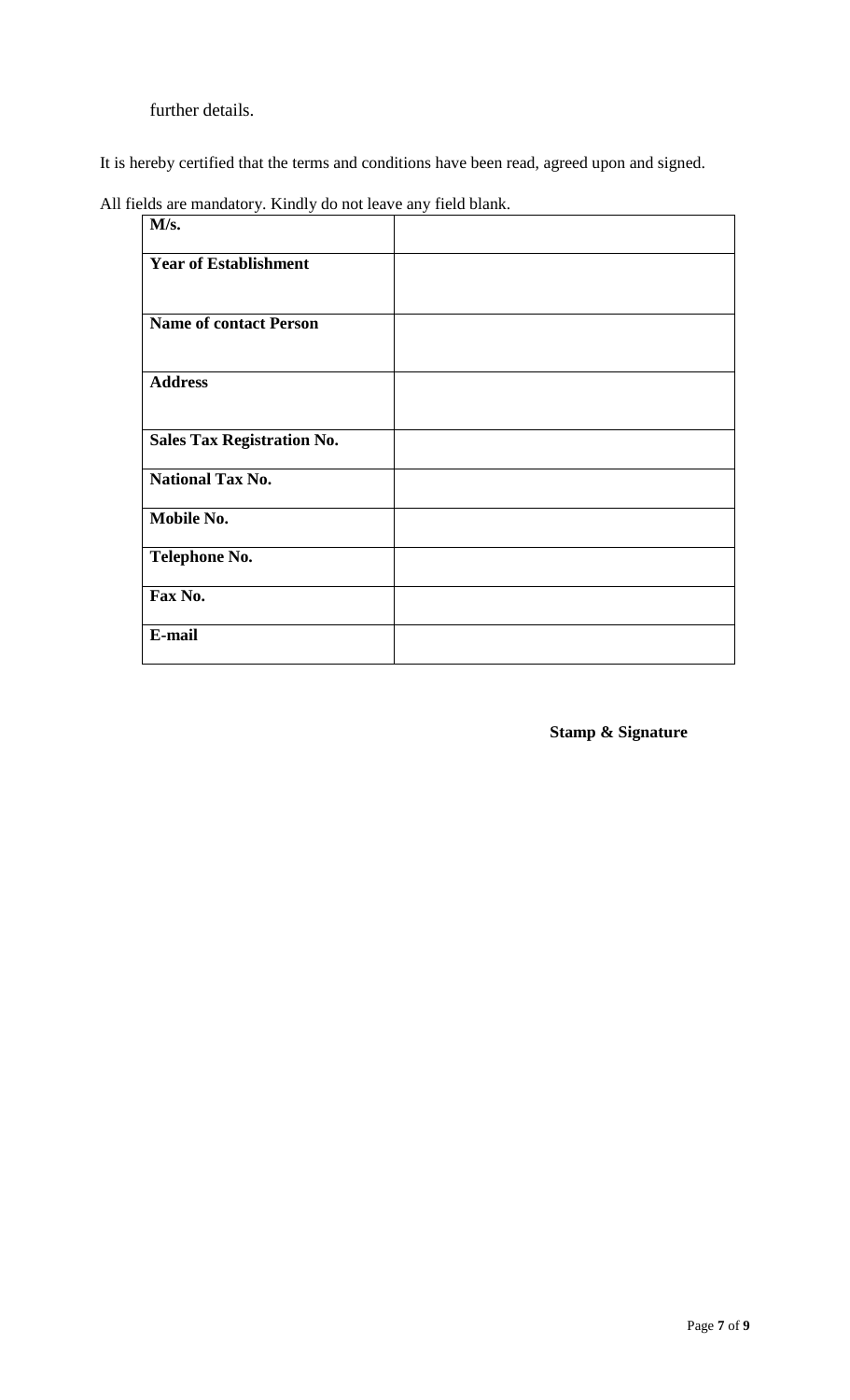## <span id="page-7-0"></span>**8. Sample of Proposal Submission Form:**

*To be printed on the letter head of firm.*

Tender Reference No. **Dated** 

Name of Contract:

The Learned Registrar, Sindh High Court, Karachi.

Dear Sir,

We, the undersigned, offer to provide our services for "<br>
", as a Bid, sealed in an envelope.

<span id="page-7-1"></span>We understand you are not bound to accept any Proposal you receive and reserves the right to accept or reject any offer and to annul the bidding process and reject all or any proposals without assigning any reason or having to owe any explanation whatsoever.

The decision of the Hon"ble Purchase Committee shall be final and cannot be challenged on any ground at any forum and Sindh High Court will not be liable for any loss or damage to any party.

Sincerely,

**Name Designation, Name of Company**

#### **9. Sample of Articles of Agreement:**

This Agreement made this \_\_\_\_\_\_\_\_\_\_ day of \_\_\_\_\_\_\_\_ 2019, by and between the Project Director, Sindh High Court, Karachi, Sindh, including his successors in office and Assignees / Agents, acting through the learned Registrar, hereinafter called the "**SHC**", of the one part,

And  $M/s$  at  $M/s$  at  $M/s$  at  $M/s$  at  $M$ \_\_\_\_\_\_\_\_\_\_\_\_\_\_\_\_\_\_\_\_\_\_\_\_\_\_\_\_\_\_\_\_\_\_\_\_\_, hereinafter called the "**Contractor**" which expression shall include their successors, legal representatives of the second part.

Whereas the **SHC** requires supply of **\_\_\_\_\_\_\_\_\_\_\_\_\_\_\_\_\_\_\_\_\_\_\_\_\_\_\_\_\_\_** and whereas the **Contractor** has agreed to supply, the said items valued at **Rs.\_\_\_\_\_\_\_\_\_\_\_\_\_** and words (exception of the terms) as per Purchase Orders, subject to the terms and conditions set forth, hereinafter, which have been accepted by the **Contractor**.

#### **Now this Agreement witnesses as follows:**

- 1. In this agreement words and expressions shall have the same meanings as are respectively assigned to them in the **Conditions of Contract** hereinafter referred to.
- 2. The following documents which, for the purpose of identification, have been signed by \_\_\_\_\_\_\_\_\_\_\_\_\_\_\_\_\_\_\_\_\_\_\_\_\_\_ on behalf of the **Contractor,** and by the learned Registrar on behalf of the **SHC**, all of (name and designation of the authorized person) Which shall be deemed to form and be read and construed as a part of this **Agreement**  viz.
	- a) Articles of Agreement;
	- b) Instructions to Tenderers;